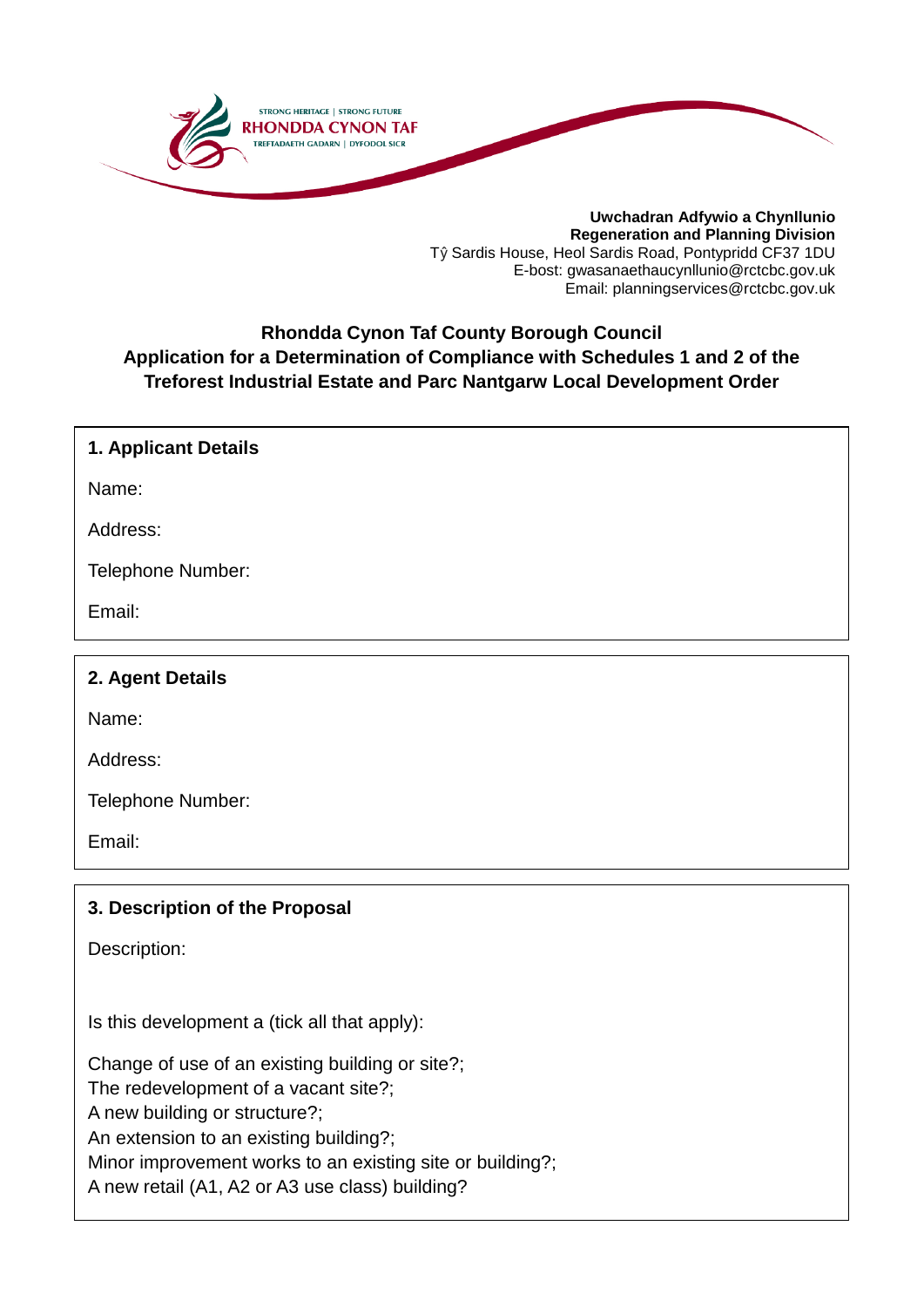### **4. Site Address**

## **5. Existing Use**

| 6. Existing Buildings and Trees on the Site                                                                                                                                                               |        |
|-----------------------------------------------------------------------------------------------------------------------------------------------------------------------------------------------------------|--------|
| Are there any existing buildings on the site?<br>(please delete as appropriate)                                                                                                                           | Yes/No |
| Approximate date when buildings were constructed:                                                                                                                                                         |        |
| Are any buildings proposed to be demolished as part of the proposal?<br>(please delete as appropriate)                                                                                                    | Yes/No |
| Were there any buildings on the site that have been demolished?<br>(please delete as appropriate)<br>Date of demolition:                                                                                  | Yes/No |
| Will the proposal involve re-roofing works?<br>(please delete as appropriate)                                                                                                                             | Yes/No |
| Will the proposal involve cutting into an existing roof structure or the<br>removing of/alterations to an existing roof structure?<br>(please delete as appropriate)                                      | Yes/No |
| Are there any mature trees on the site?<br>(please delete as appropriate)                                                                                                                                 | Yes/No |
| Are there mature trees proposed to be felled, or works to mature trees<br>as part of the proposal?<br>(please delete as appropriate)                                                                      | Yes/No |
| Are you aware if any bats (or evidence of bats) have been found in<br>association with, or seen emerging from, any buildings, trees or other<br>structures on the site?<br>(please delete as appropriate) | Yes/No |
| Are any birds nesting on the site or known to use the site for nesting?<br>(please delete as appropriate)                                                                                                 | Yes/No |

## **7. Proposed Use**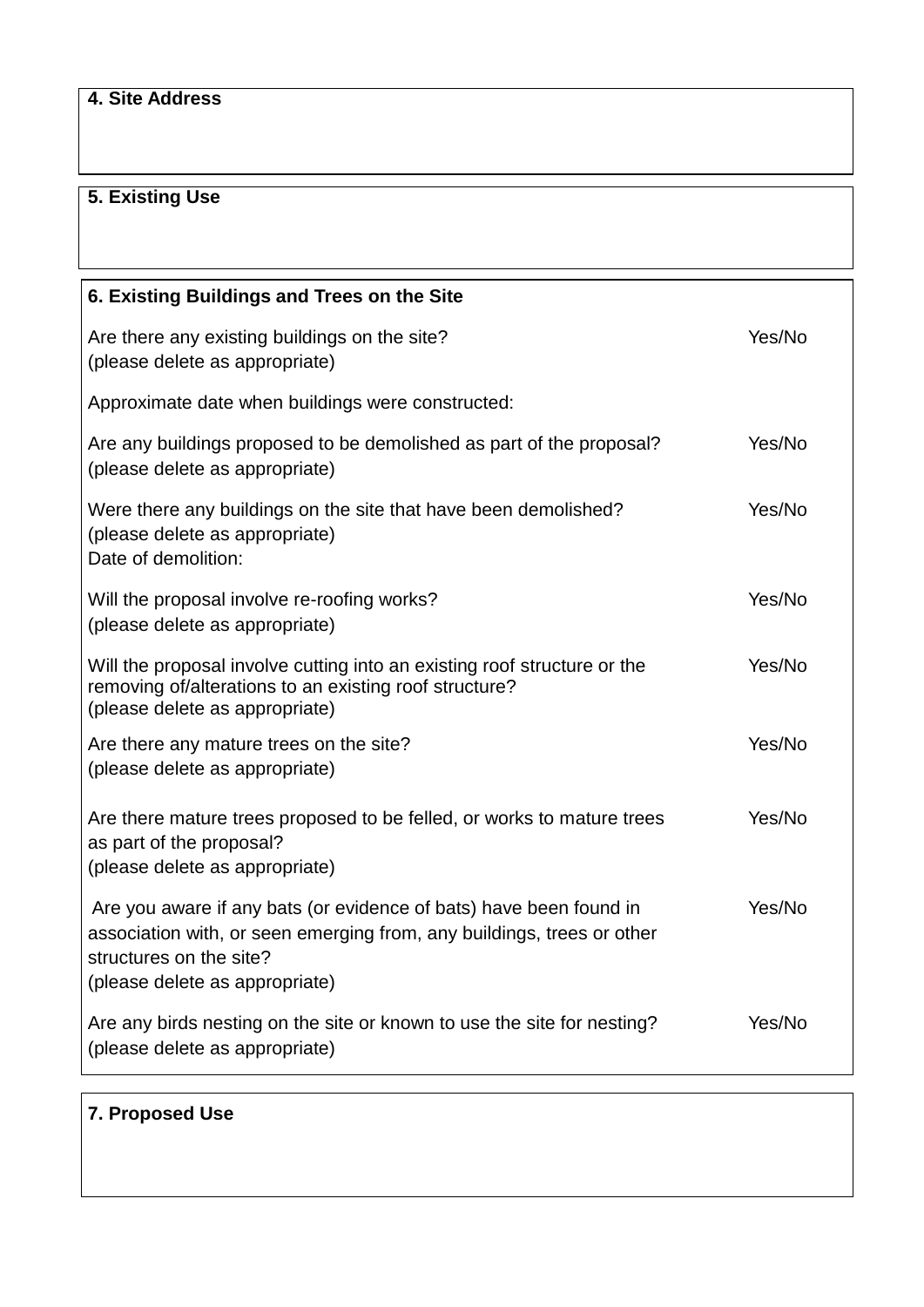| 8. Floor Space and Employment                                                             |            |                       |  |  |
|-------------------------------------------------------------------------------------------|------------|-----------------------|--|--|
| Existing gross internal floor space on the site (square metres):                          |            |                       |  |  |
| Gross internal floor space to be lost by demolition (square metres):                      |            |                       |  |  |
| Total gross internal floor space proposed on the site (square metres):                    |            |                       |  |  |
| Total gross internal floor space within an A1 use (including storage, office space, etc): |            |                       |  |  |
| Net additional gross internal floor space following development (square metres):          |            |                       |  |  |
| How many people are currently employed at the site?                                       |            |                       |  |  |
| Full time:                                                                                | Part Time: | Full time equivalent: |  |  |
| How many people will be employed at the site following development?                       |            |                       |  |  |
| Full time:                                                                                | Part Time: | Full time equivalent: |  |  |

| 9. Proposed External Finishing Materials (where relevant) |                 |                 |  |
|-----------------------------------------------------------|-----------------|-----------------|--|
|                                                           | <b>Existing</b> | <b>Proposed</b> |  |
| Walls:                                                    |                 |                 |  |
| Roof:                                                     |                 |                 |  |
| Windows:                                                  |                 |                 |  |
| Doors:                                                    |                 |                 |  |
| <b>Boundary Treatment:</b>                                |                 |                 |  |
| <b>Outdoor Surfaces:</b>                                  |                 |                 |  |
| Other:                                                    |                 |                 |  |
| 10. Signature and Date                                    |                 |                 |  |
| Signature:                                                |                 |                 |  |
| Applicant/Agent (please delete as appropriate)            |                 |                 |  |
| Date:                                                     |                 |                 |  |

# **11. Please indicate preferred method of reply:**

Post/Email (please delete as appropriate)